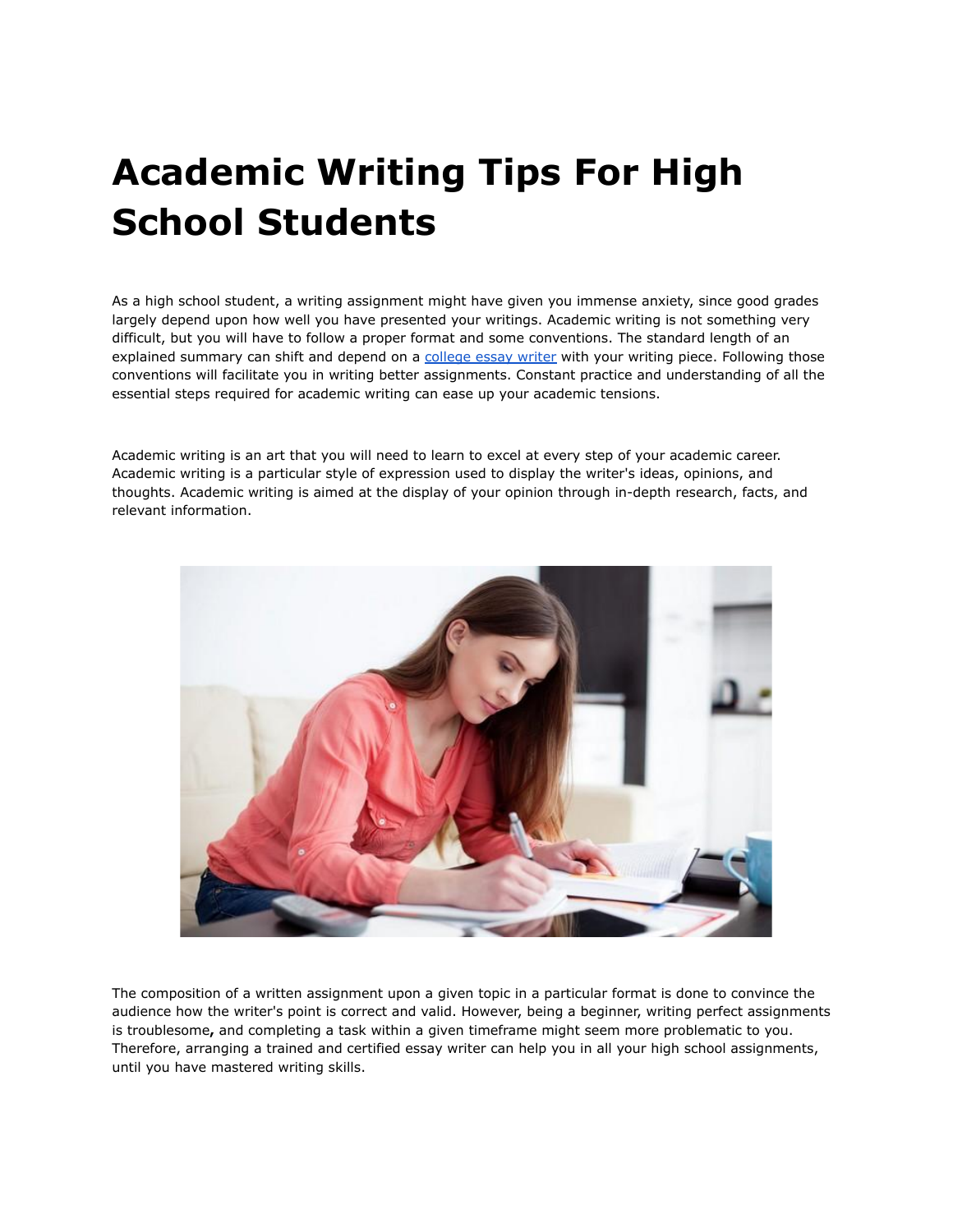# **Types of academic writing:**

Academic writing is a vast term and is applied to approximately all types of writing compositions that should have a formal academic tone. Academic writing applies to a variety of compositions such as: Exam questions and essays. Book reviews and summaries. Research papers. Academic journal articles. Autobiographies. Review of the literature, etc.

# **Academic writing in high school** - **tips to improve:**

To secure desired grades in high school exams and class assignments, you will need to improve your writing skills. Here are some tips that you will need to compose an excellent piece of writing:

# **Extensive reading:**

If you want to write a good piece of academic writing, you must spend sufficient time in quality reading. Extensive reading will help you in extracting fine ideas and a re-shaped thought process, learning about new concepts, an expanded variety of facts, and general information. In case you're still facing difficulty in writing, it's better to contact companies that will cater all your write my [essay](https://writemyessayfast.net/) for me requests instead of risking your grade. These opinions, facts, and information will enable you to complete your assignment perfectly and get good grades. Reading will also help you in composing stronger arguments to be presented in your assignments and essays.

# **Drafting your write-up**

No one can write a quality piece of writing on the very first try. Thus, initially, make a rough draft of your random thoughts and opinions based on the background knowledge, about the assigned topic. Creating such drafts before writing assignments would help you to filter the irrelevant facts, ideas, and other information. Once you are done with the first draft, jot down all the important points in a proper sequence and start writing a refined version of the assignment, based on the outline.

# **Coherence and inter-connectivity**

Academic writings must have a structured flow of their content. Therefore, you must base your write-up on a proper theme or a central idea. This will help you in writing well-structured and inter-connected points. You must avoid adding points randomly that are not relevant to your topic. There should be a coherence between the subject, content, and the central theme. For this purpose, strictly follow the pre-outlined format and add information that is perfectly relevant to the topic.

# **Follow a uniform order:**

Academic writing should follow a uniform order. The selection of order depends upon the nature of the assigned topic. For instance, if you have to follow the chronological order in your essay; make sure to sustain the order until the concluding paragraph. Academic writing does not allow you to spin your readers back and forth.